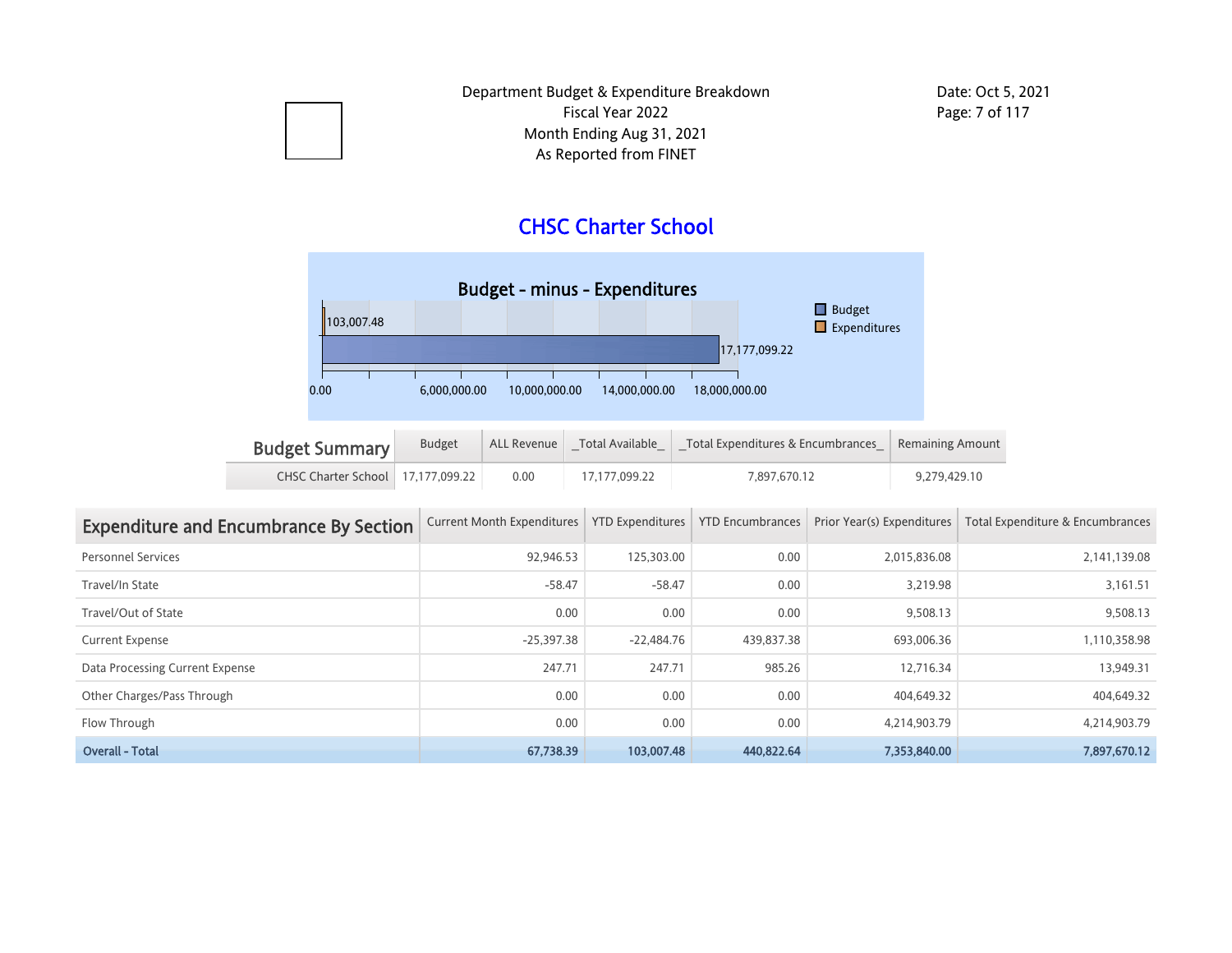

## CHSC Charter School

| <b>Detailed Summary</b>       |                                      | <b>Budget</b>                                           | <b>ALL</b><br>Revenue    | Budget<br>+StateRev      | Expenditure      | Expenditure              | Expenditure   | Encumbrances | Remaining<br>Amount      |              |
|-------------------------------|--------------------------------------|---------------------------------------------------------|--------------------------|--------------------------|------------------|--------------------------|---------------|--------------|--------------------------|--------------|
|                               |                                      |                                                         |                          | Total<br>Available       | Current<br>Month | Year-to-<br>Date         | Prior Year(s) |              |                          |              |
| <b>CHSC Charter</b><br>School | <b>STATE</b>                         | 18CHSU 18CHSU Start-up Funds SFY2018                    | 2,400,000.00             |                          | 2,400,000.00     |                          |               | 2,299,999.22 | $\overline{\phantom{a}}$ | 100,000.78   |
|                               |                                      | 19CHBD 19CHBD Charter School Board<br>SFY2019           | 1,198,500.00             |                          | 1,198,500.00     |                          |               | 1,125,100.00 | 73,400.00                | 0.00         |
|                               |                                      | 19CHRG 19CHRG Regional Seminars SFY2019                 | 200,000.00               |                          | 200,000.00       |                          |               | 190,000.00   |                          | 10,000.00    |
|                               |                                      | 19CHSU 19CHSU Start-up Funds SFY2019                    | 2,300,000.00             | $\overline{\phantom{a}}$ | 2,300,000.00     |                          |               | 2,163,107.00 |                          | 136,893.00   |
|                               |                                      | 20CHMT 20CHMT Charter School Mentoring                  | 200,000.00               | $ \,$                    | 200,000.00       | $-22,600.00$             | $-22,600.00$  | 48,480.00    | ÷.                       | 174,120.00   |
|                               |                                      | 20CHRG 20CHRG Regional Seminars                         | 200,000.00               | $\overline{\phantom{a}}$ | 200,000.00       |                          |               | 200,000.00   | $-2,912.62$              | 2,912.62     |
|                               |                                      | 20CHSU 20CHSU Start-up Funds                            | 1,999,999.22             | $ \,$                    | 1,999,999.22     |                          |               |              | Ė                        | 1,999,999.22 |
|                               |                                      | 20ISIP 20ISIP Innovative Student Improvement<br>Program | 200,000.00               |                          | 200,000.00       |                          |               | 151,699.52   |                          | 48,300.48    |
|                               |                                      | 21 CHBD 21 CHBD Charter School                          | 1,246,300.00             |                          | 1,246,300.00     | $-10.62$                 | $-10.62$      | 671,125.98   | 300.00                   | 574,884.64   |
|                               |                                      | 21 CHFA 21 CHFA Fiscal Accountabilitiy FY2021           | 425,000.00               | $-$                      | 425,000.00       | $-48.00$                 | $-48.00$      | 225,495.49   | ÷.                       | 199,552.51   |
|                               |                                      | 21 CHMT 21 CHMT Charter School Mentoring                | 200,000.00               | $\overline{\phantom{a}}$ | 200,000.00       | $\overline{\phantom{a}}$ |               | 107,711.84   | 42,850.00                | 49,438.16    |
|                               | 21 CHRG 21 CHRG Regional Seminars    | 200,000.00                                              | $\overline{\phantom{a}}$ | 200,000.00               |                  | E.                       | 5,289.97      | 56,200.00    | 138,510.03               |              |
|                               | 21 CHSA 21 CHSA Start-up Funds Admin | 200,000.00                                              | $\overline{\phantom{a}}$ | 200,000.00               |                  |                          | 158,277.79    | È.           | 41,722.21                |              |
|                               | 21 CHSU 21 CHSU Start-up Funds       | 1,590,000.00                                            | $-$                      | 1,590,000.00             |                  |                          |               |              | 1,590,000.00             |              |
|                               |                                      | 21ODPG 21ODPG - One Time Discretionary<br>FY2021        | 751,800.00               | $\overline{\phantom{a}}$ | 751,800.00       | $\overline{\phantom{0}}$ | ۰             | 7,553.19     |                          | 744,246.81   |
|                               |                                      | 22CHBD 22CHBD Charter School                            | 1,287,074.00             |                          | 1,287,074.00     | 59,129.47                | 79,642.85     | ÷.           | 985.26                   | 1,206,445.89 |
|                               |                                      | 22CHFA 22CHFA Fiscal Accountabilitiy FY2022             | 391,753.00               | $\overline{\phantom{a}}$ | 391,753.00       | 24,584.67                | 33,189.28     |              | Ξ                        | 358,563.72   |